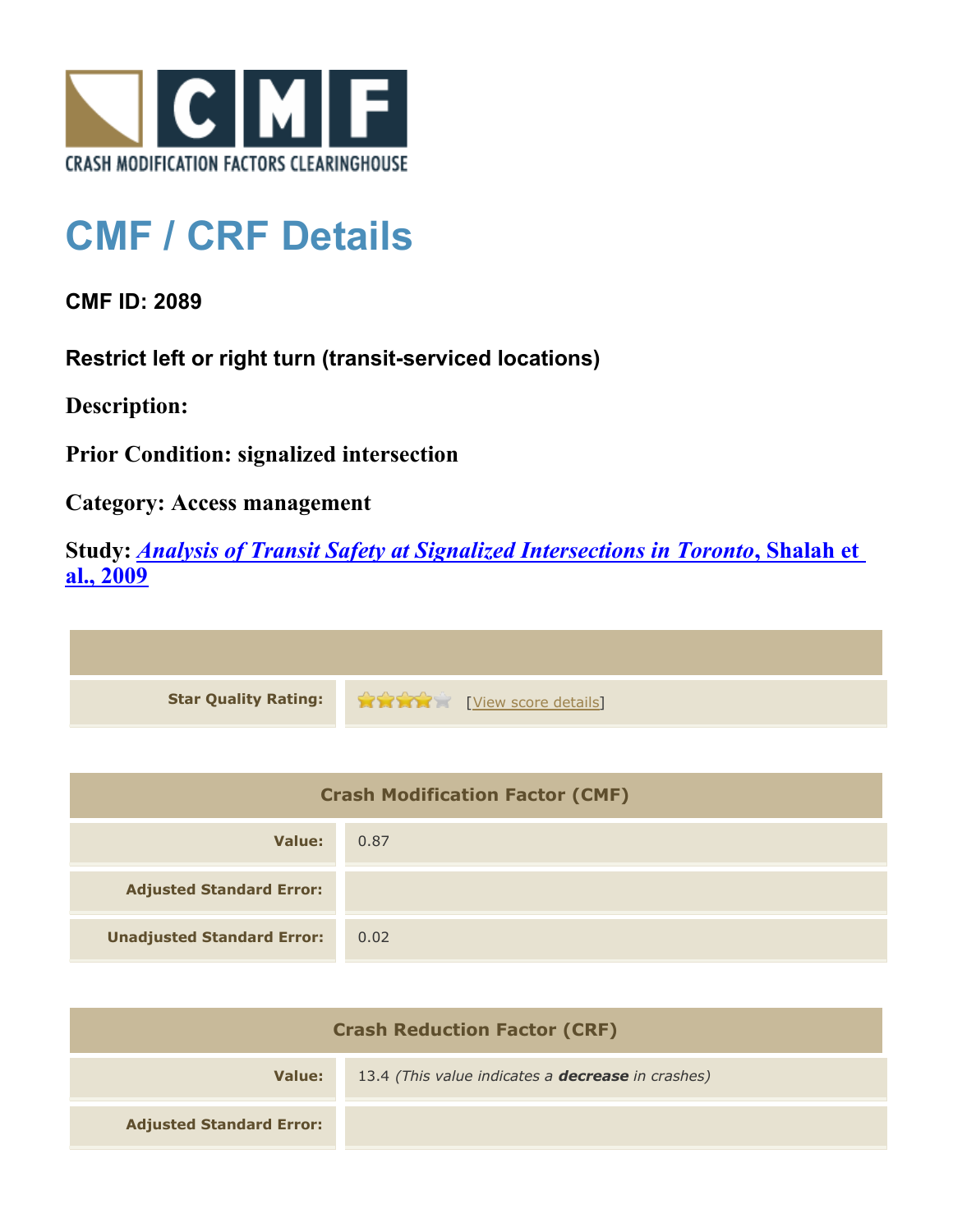| <b>Applicability</b>       |               |
|----------------------------|---------------|
| <b>Crash Type:</b>         | All           |
| <b>Crash Severity:</b>     | All           |
| <b>Roadway Types:</b>      | Not Specified |
| <b>Number of Lanes:</b>    |               |
| <b>Road Division Type:</b> |               |
| <b>Speed Limit:</b>        |               |
| <b>Area Type:</b>          | Urban         |
| <b>Traffic Volume:</b>     |               |
| <b>Time of Day:</b>        | All           |
| $ -$                       |               |

## *If countermeasure is intersection-based*

| <b>Intersection Type:</b>         | Roadway/roadway (not interchange related)         |
|-----------------------------------|---------------------------------------------------|
| <b>Intersection Geometry:</b>     |                                                   |
| <b>Traffic Control:</b>           | Signalized                                        |
| <b>Major Road Traffic Volume:</b> | 3556 to 50877 Annual Average Daily Traffic (AADT) |
| <b>Minor Road Traffic Volume:</b> |                                                   |

| <b>Development Details</b>      |                         |
|---------------------------------|-------------------------|
| <b>Date Range of Data Used:</b> | 1999 to 2003            |
| <b>Municipality:</b>            | City of Toronto, Canada |
| State:                          |                         |